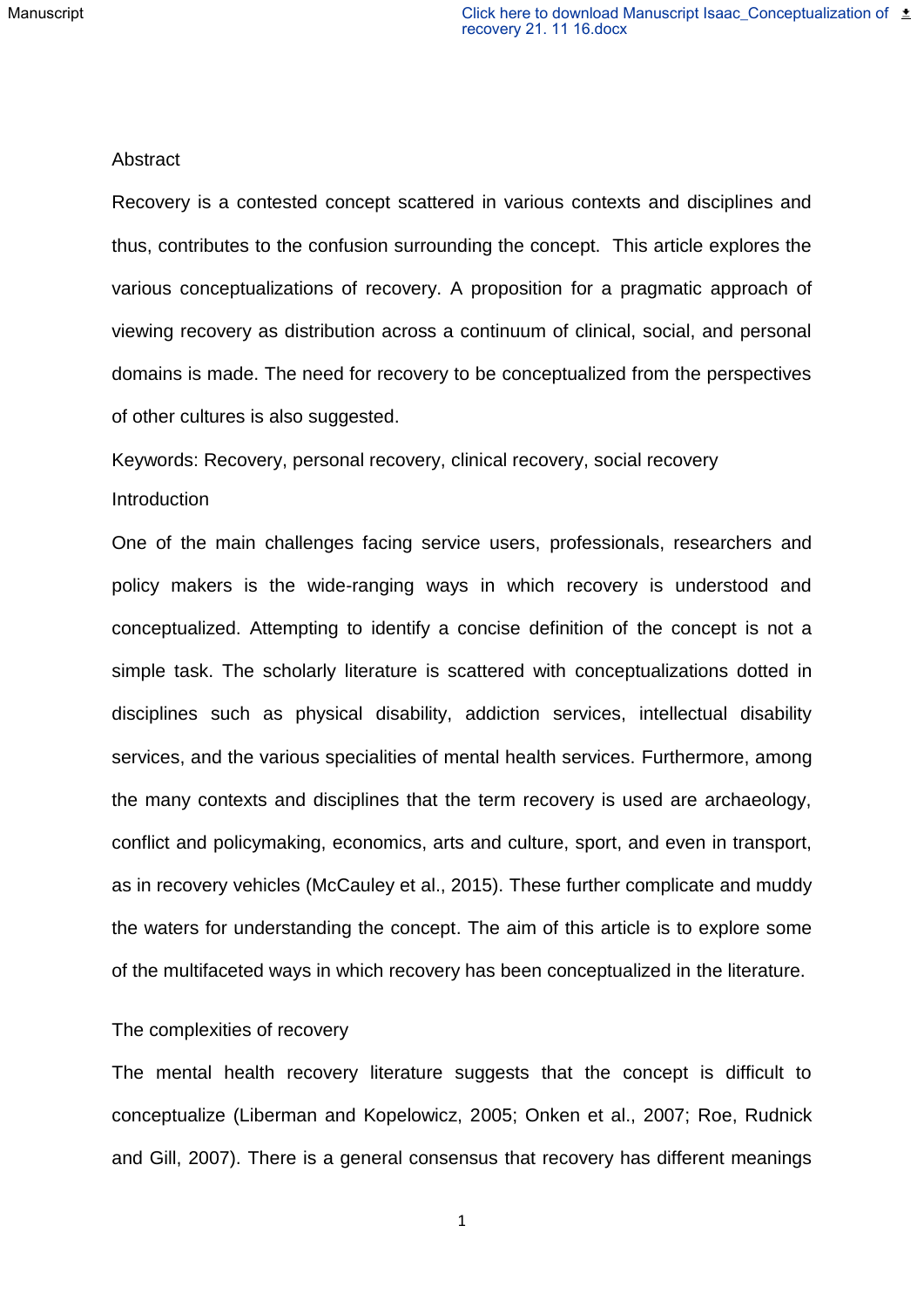to different stakeholders (Kelly and Gamble, 2005; McCauley et al., 2015). Discussions of recovery involve many terms, such as "an approach, a model, a philosophy, a paradigm, a movement, a vision and, sceptically a myth" (Robert and Wolfson, 2004, p.38), a "buzz word" or "fad" (Piat and Lal 2012, p.294). It has thus, been criticised as an elusive and abstract concept (Davidson et al, 2005; Onken et al, 2007). This means that attempts to conceptualize a succinct construct of recovery are doomed if they fail to recognize that it is a contested construct.

McCauley et al. (2015) have highlighted many surrogate terms used in place of recovery by some influential individuals and a number of disciplines. For example, it has been conceptualized as 'the birth of hope' and 'resurrection' (Deegan, 1988, p. 56-57); and 'a journey of the human heart' (Deegan, 1995, p.92). Likewise, the medical meaning has influenced the conceptualization of recovery in the psychiatric and mental health nursing, and the behavioural sciences literature. Consequently, the terms 'recovery' and 'rehabilitation' are often used as substitutes (McCauley et al., 2015).Critics point out that the baffling use of interchangeable terminologies rooted in different philosophies are rarely made explicit (Collier, 2010; Davidson et al*.* 2005). It appears that attempts to conceptualize this complex and multifaceted concept have resulted in a terminological minefield. Reading through the extensive literature, one may be persuaded that perhaps a complete and succinct conceptualization of recovery will always remain elusive. The literature does not offer an absolute definition. Instead, there are descriptions of quintessential qualities of recovery. There seems to be little, if any agreement on what constitutes a pure definition of recovery. Despite this, it is possible to identify many of the broadspectrum definitions characterizing the concept.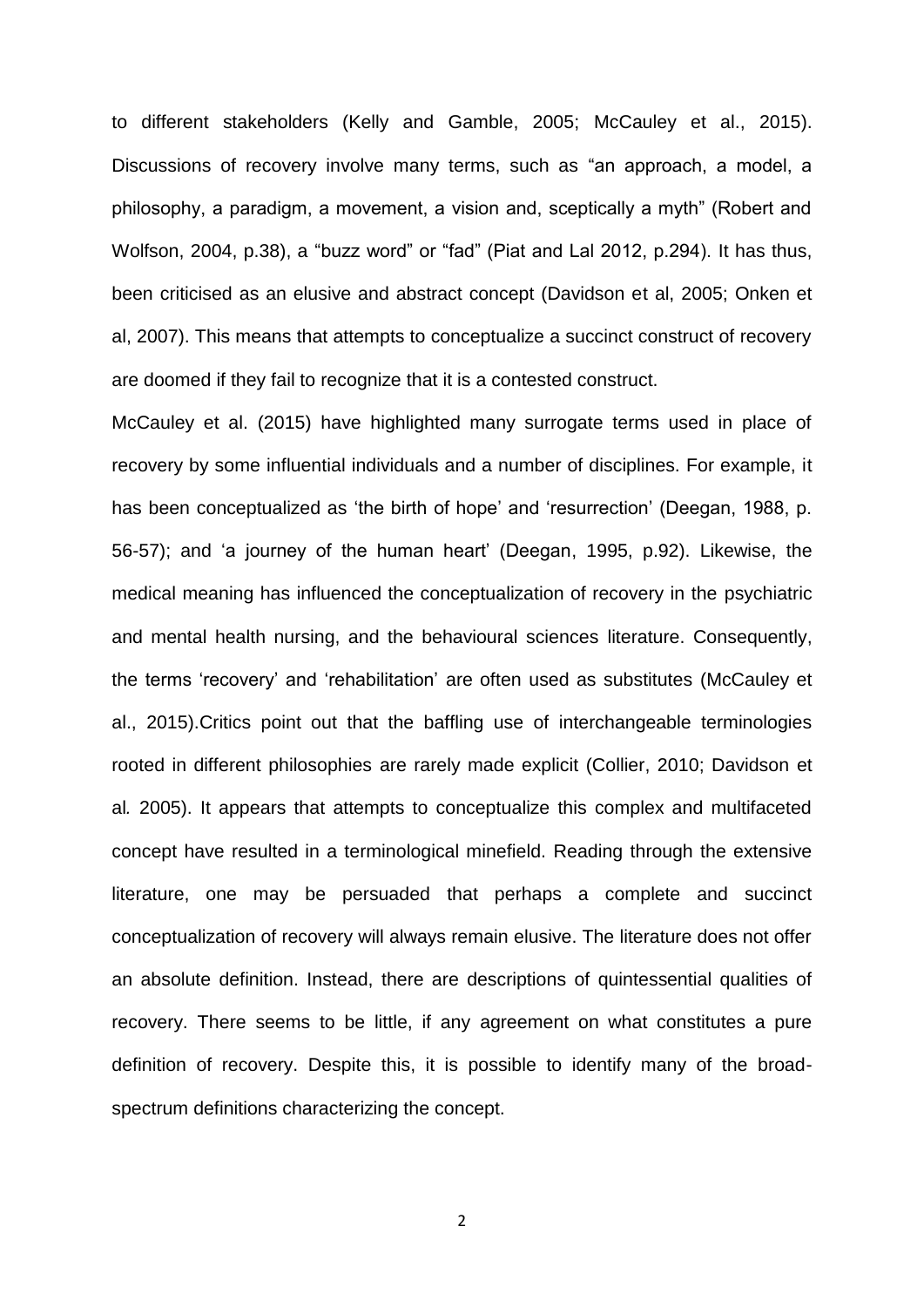Scientific and consumer-oriented definitions of recovery

To begin with, some accounts illuminate dual conceptualization: scientific and consumer-oriented definitions (Bellack, 2006; Davidson and Roe, 2007; Slade, 2009; Silverstein and Bellack, 2008). Collier (2010, p.17) calls these the traditional and the contemporary definitions of recovery, or the 'medical' recovery and 'life' recovery. Others conceptualize recovery as either an outcome with operationally defined criteria, or as an on-going process encompassing self-concept (Silverstein and Bellack, 2008). Some of these conceptualizations are further discussed next.

# Scientific definition of recovery

Broadly speaking, the literature considers scientific definitions of recovery from the perspective of disease and elimination or reduction of symptoms, return to premorbid state of function, use of medication, risk-management, and acquisition of activities of daily living (Le Boutillier et al., 2015). The scientific definitions are known to have derived from the historical context of clinical research (Bellack, 2006; Davidson and Roe, 2007; Slade, 2009; Silverstein and Bellack, 2008). Thus, it is also referred to as clinical recovery (Slade, 2009). Adeponle, Whitley, and Kirmayer (2012) observed that one appeal of scientific definitions lies in their claim to offer a consistent measure of outcome irrespective of individuals' cultural backgrounds and geographical settings. However, a more fundamental objection to this argument is that significant variations exist in different cultural systems about health and healing practices (Kirmayer, 2004). It is at least arguable that mental illness and recovery may manifest differently to a native British service user than for example a black African service user in Britain. In this sense recovery cannot be defined by only scientific conceptualizations.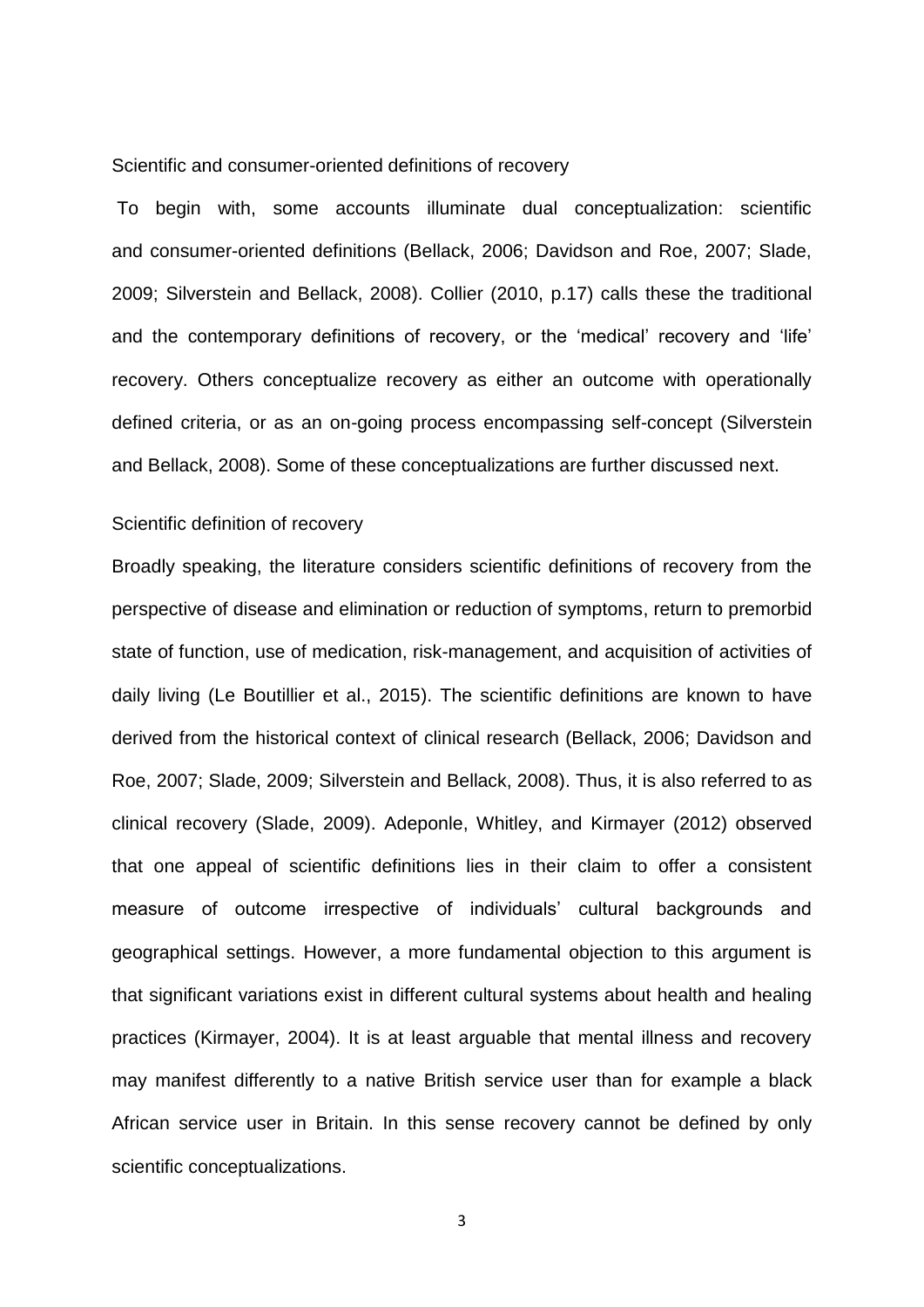#### Operational scientific definitions of recovery

Some operational scientific definitions of recovery include that of Torgalsbøen and Rund (2002) who used the following criteria: "a reliable diagnosis of schizophrenia at an earlier time but not at present; no psychiatric hospitalizations for at least five years; and present psychosocial functioning within the 'normal' range on the Global Assessment of Functioning scale" (p.312). An alternative operational definition is provided by Harrow, Grossman, Jobe, and Herbener, (2005) who developed an explanation requiring a year's period of absence of psychotic and negative symptoms; adequate psychosocial functioning including paid work half-time or more and the absence of a very poor social activity level; and no rehospitalisation. Yet another good example of scientific definition of recovery is provided by Liberman et al. (2002) who operationalized the concept with dual criteria of psychopathology and psychosocial functioning. The psychopathology criteria see recovery as symptom remission and scores '4' or less (suggesting moderate or less severity scores) on the Brief Psychiatric Rating Scale (Ventura et al., 1993). But the psychosocial functioning consists of vocational functioning with benchmarks such as full or parttime employment/education, involvement in recreational, family and volunteer activities; independent living without every day supervision by family or care providers; and relationships with significant others for regular social and recreational activities (Liberman et al., 2002). Finally, Liberman et al. (2002) conclude that each of the above criteria must be sustained for at least two consecutive years in order to satisfy the standards for recovery.

The definitions above highlight that recovery is not only about symptom remission, but is also marked by a multiplicity of important life activities including work and social relationships. However, a notable limitation of these definitions is that they fail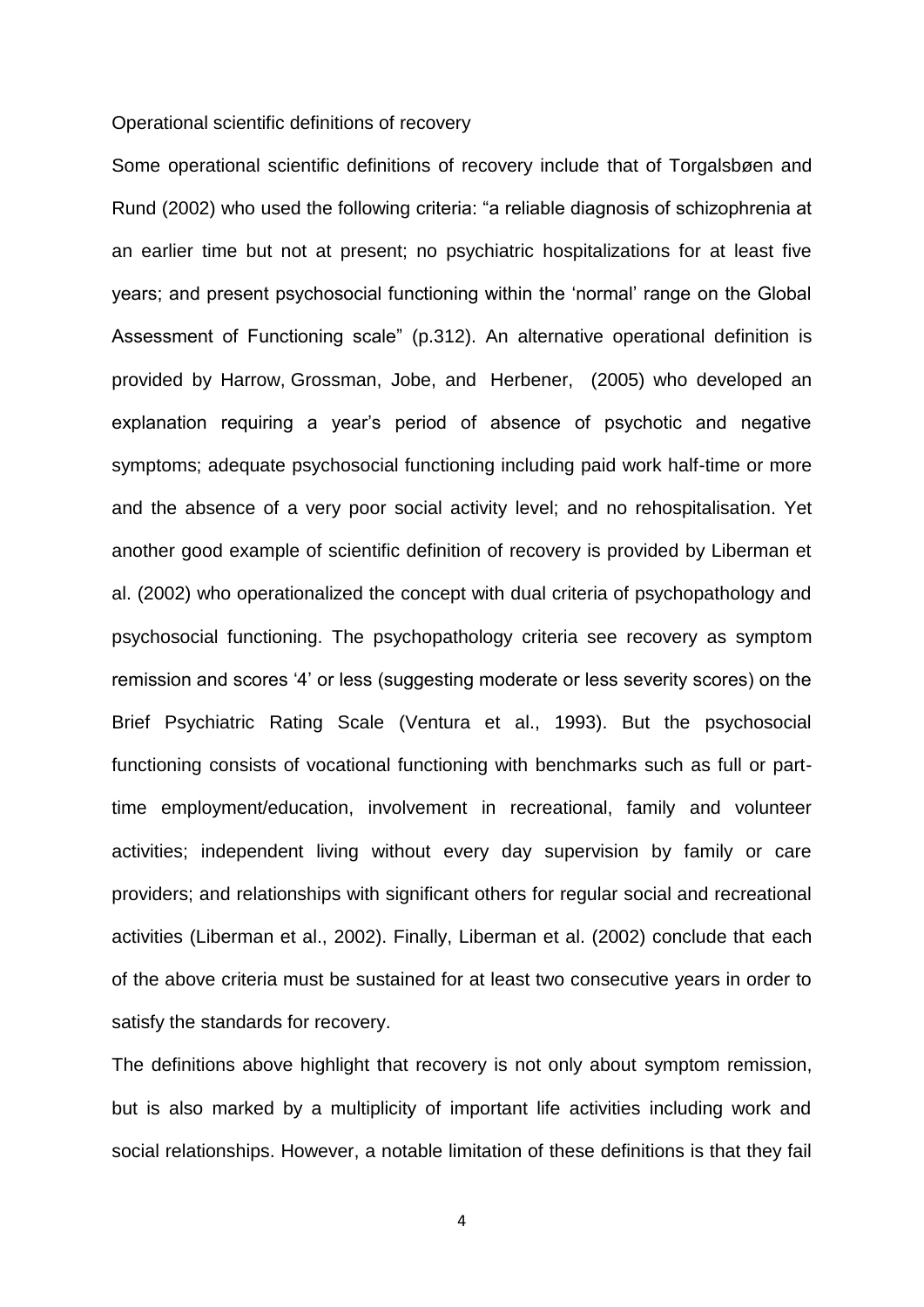to address the subjective interpretation of the individual's level of functioning or the extent of the person's satisfaction with life (Bellack, 2006). Specifically, they fail to incorporate phenomenological and subjective experiences of the individuals experiencing mental illness. Moreover, as Bellack (2006) has pointed out, scientific definitions have been determined by consensus and not empirically. Accordingly, there is no gold standard to define certain criteria such as quality of life or service user satisfaction (Silverstein and Bellack, 2008). Likewise, prominent service-user issues such as the duration of recovery, acceptable residual symptom levels, as well as the acceptable functioning levels have not been analysed to ascertain construct validity. Bellack, (2006) also points out that the diverse perspectives of professionals, family members and consumers have not been systematically incorporated into the definitions. Finally, these conceptualizations must be interpreted with caution considering that definitions were reflections of the narrow confines of schizophrenia. The key points to note is that these definitions are not inclusive considering that a wider spectrum of diagnoses was not taken into account in these conceptualizations.

### The consumer-oriented definitions

The consumer-oriented definitions are also conceptualized as personal recovery. They view recovery as a non-linear process in which persons with mental illness strive to overcome their difficulties over time. These definitions evolved from the service user movements along with change in attitude about mental illness that was triggered by a combination of social and political factors. Essentially, the target audience for the consumer oriented definitions are service users, family members, politicians, policymakers, and clinicians. It has been argued that the overarching aims of these definitions are to influence policies and service provisions, as well as to overcome the negative consequences such as poverty, stigma, demoralisation,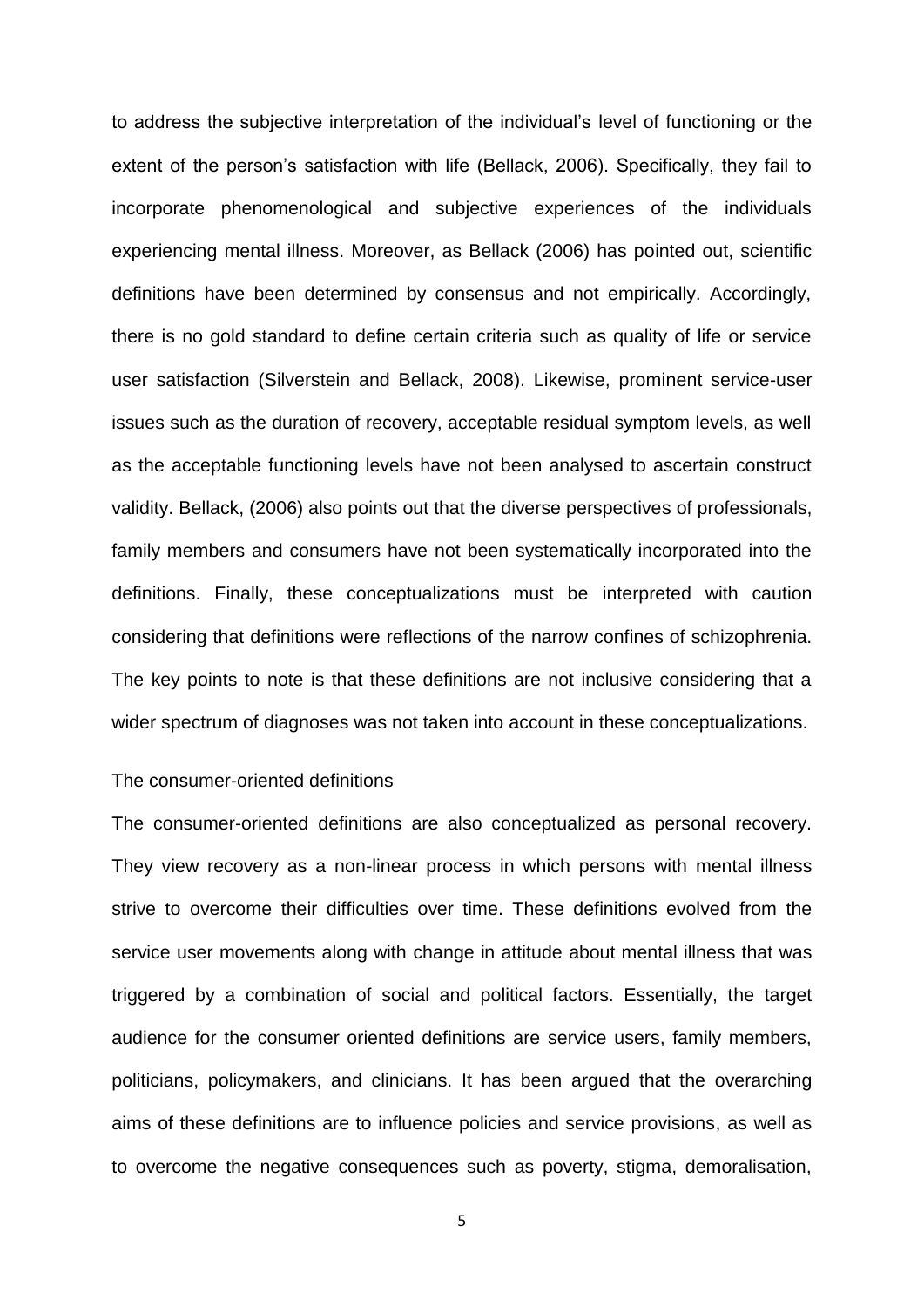hopelessness and social isolation that are associated with mental illness (Bellack, 2006; Davidson and Roe, 2007; Slade, 2009; Silverstein and Bellack, 2008). Arguably, recovery in this context is conceptualized from the perspectives of reclamation of personal identity, dignity, and social inclusion.

There are plethora of consumer-oriented definitions of recovery causing further confusion and difficulty about the concept. But one of the early definitions and perhaps the most widely accepted process-oriented definition of recovery is by Anthony (1993):

"A deeply personal, unique process of changing one's attitudes, values, feelings, goals, skills, and/or roles. It is a way of living a satisfying, hopeful, and contributing life even with limitations caused by the illness. Recovery involves the development of new meaning and purpose in one's life as one grows beyond the catastrophic effects of mental illness" (p. 15).

Another good example of a process-oriented definition is by Davidson et al. (2005):

"A redefinition of one's illness as only one aspect of a multidimensional sense of self capable of identifying, choosing, and pursuing, personally meaningful goals and aspirations despite continuing to suffer the effects and side effects of mental illness" (p. 15).

The definitions above appear to put emphasis on empowerment, control, choices and self-determination as having a profound positive effect on the individual with mental health problems (Andresen, Oades, and Caputi, 2003; Slade, Amering, and Oades, 2008; Spaniol et al., 2002). Besides, they also seemingly appear to reject the scientific definitions of recovery (Andersen et al, 2003). But what is surprising is that Anthony (1993) was inadvertently associating personal recovery with scientific definition in his original construct when he suggested that service providers' vision of recovery from mental illness corresponds to 'cure or remission of symptoms'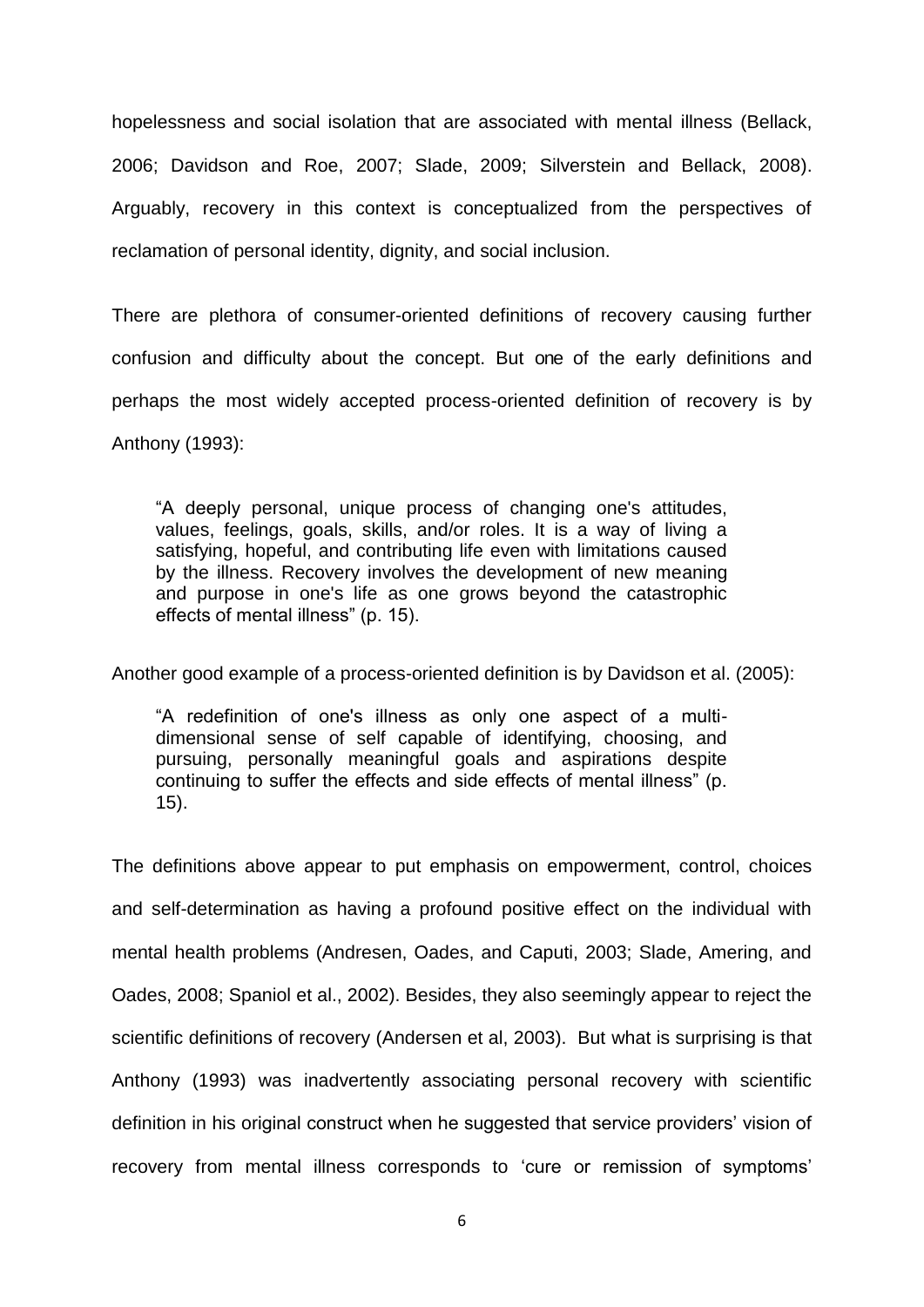(Adeponle et al., 2012). This may not be surprising considering that some studies conclude that scientific or clinical definitions may exist in the minds of some service users (Davidson and Roe, 2007; Piat et al., 2009). Perhaps, it is also not an exaggeration to suggest that these two definitions complement each other. As Silverstein and Bellack (2008) optimistically argue, neither of the opposing definitions is exclusively unique. The authors also make the analogy about recovery that construct validity is not merely attained by using the most reliable research measures, but they are attained by first addressing the meaningful dimensions of recovery before identifying and developing how to assess these dimensions. Even with this optimistic perspective, it appears that there are numerous contradictions and complexities surrounding the conceptualizations of personal and scientific recovery.

### Processes of personal recovery

Some of the processes of consumer-oriented definitions include connectedness, hope and optimism about the future, identity, meaning in life, and empowerment, given the acronym CHIME, by Leamy et al. (2011). Along with this comprehensive description, recovery has also been perceived in the context of self-determination, agency, awareness and potentiality and taking responsibility (Andresen et al., 2003; Onken et al., 2007; Resnick et al., 2004). These processes of recovery are not exhaustive by any means, but they are cohesive in their service user centeredness, focus on individuality, self-control and quality of life.

# Criticisms of personal recovery

Despite their powerful focus on service users, Bellack (2006) argues that some of the consumer-oriented definitions are relatively nonspecific, inadequate for research, ineffective for evaluation of clinical programmes or to develop public policy.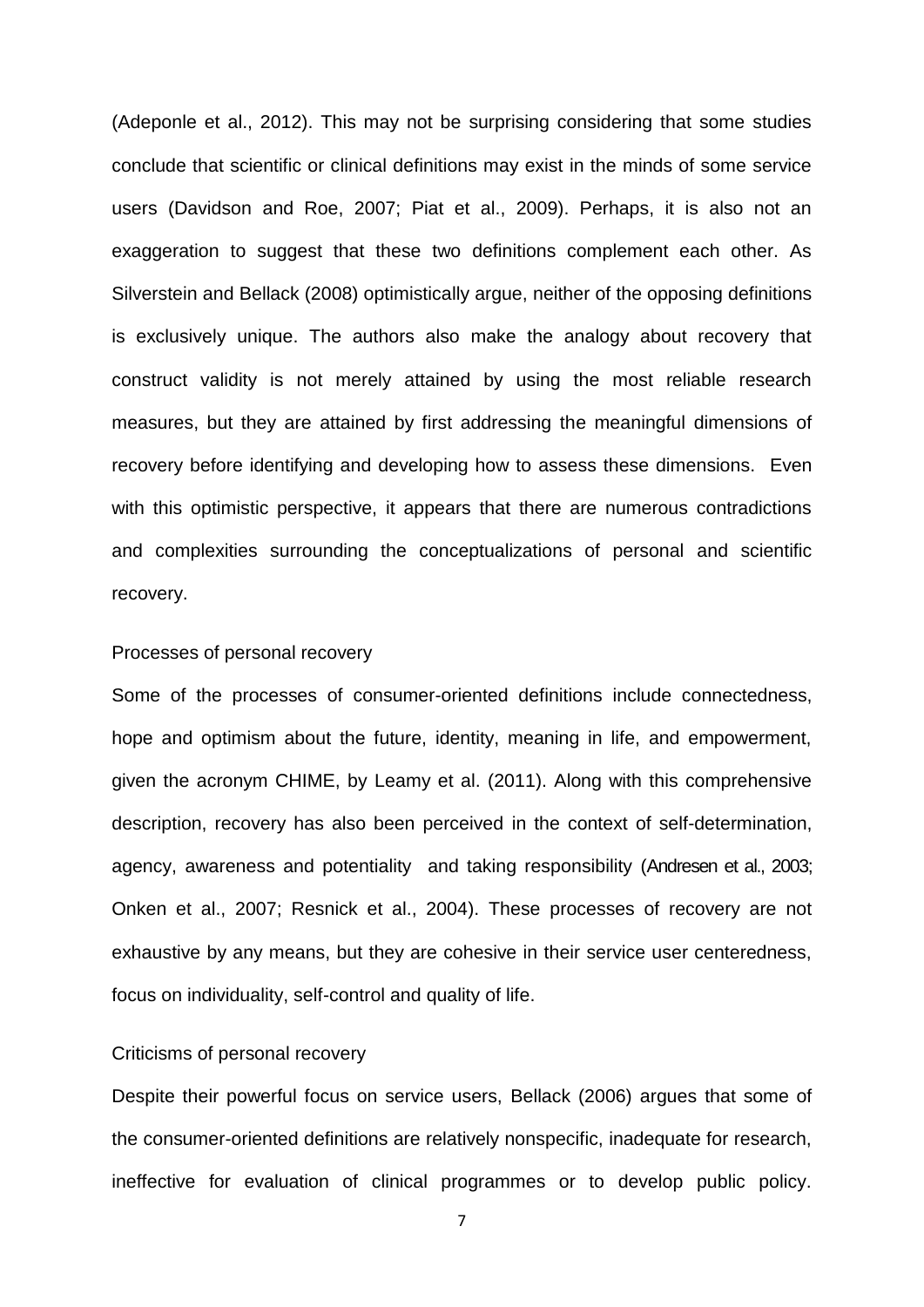Moreover, Silverstein and Bellack (2008) note that widely cited consumer-oriented definitions of recovery are characteristically generated by service users who have become experts by experience thus; their status within the professional community has propelled them into becoming mental health professionals in their own right. But, it remains unclear if the experiences of this cohort of experts are similar to the broader population of service users (Silverstein and Bellack, 2008). However, this criticism of consumer-oriented definitions may be a little harsh. Especially, considering that the contemporary notion of recovery is usually traced to the insights and writings of the personal and transformative experiences of individual service users like Lovejoy (1984); Chamberlin (1997); Deegan (1988; 1996); Leete (1989); and Unzicker (1989) who have articulated about their experiences of coping with symptoms, getting their strength back, and regaining a satisfactory sense of personal identity that was not defined by illness experience.

## Recovery as an on-going social process

A new view of recovery has emerged proposing that some aspects of recovery unfold within a social and interpersonal context and therefore recovery cannot be solely focused as deeply personal and unique individual process. For example, it has been noted that having one or more personal relationships as a source of hope and encouragement can be a critical factor in achieving recovery (Spaniol et al., 2002). Mezzina et al. (2006) has produced a framework depicting personal, interpersonal, and social domains, as well as the role of material resources and a sense of belonging as important sources of recovery. In this framework, the authors suggest the imperativeness of social inclusion, citizenship, and participation of community activities as vital source of recovery. Furthermore, a study by Topor et al. (2011) found that social relationships did not only play a central role in the recovery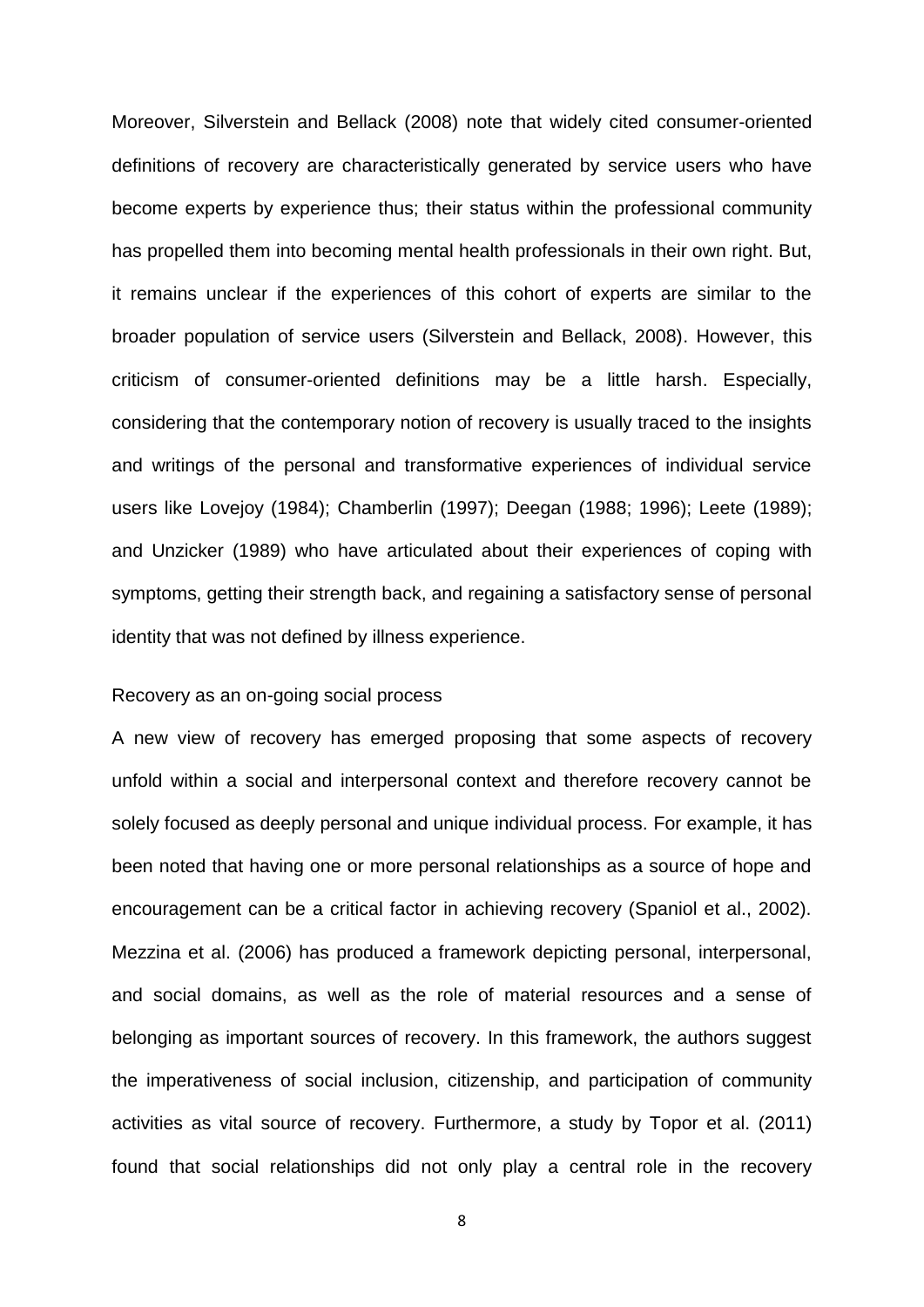process, they helped individuals to feel that they are special. However, it has been suggested that the antagonistic experiences of disempowerment, injustice, abuse and resignation (Gilbert and Allen, 1998; Tew, 2011) play adverse effect on social relationships.

Recovery as a dimensional approach

Evidence also suggests that recovery can be conceptualized in a multi-dimensional approach. A definition of dimensional approach of recovery emerged from a systematic review and narrative synthesis of staff understanding of recoveryorientated mental health practice by Le Boutillier et al. (2015):

"a holistic approach (spanning physical health care, psychological therapies and stress management) where individuality (including client-centred goals, service-user autonomy and decision-making) takes precedence, and staff and service users work in partnership (through, for example, coaching, supporting hope). Personal recovery was measured by citizenship involvement (including meaningful occupation and social inclusion)" (p.6).

The definition above is comprehensive and covers aspects of clinical, physical, personal, social, and existential recovery. Furthermore, Whitley and Drake (2010) have proposed a compelling proposition that recovery can be conceptualized in five superordinate dimensions: clinical, existential, functional, social, and physical. Similar to the scientific definitions described above, the authors suggest that the clinical recovery involves reduction and control of symptoms. They also support this view by explaining that this form of recovery is often intermediated by psychotropic medication, psychological interventions, and often spearheaded by the clinical team. In this sense, the service users appear to lack control of their own recovery. Furthermore, Whitley and Drake (2010) elucidate that the existential recovery may incorporate many components such as religion and spirituality, agency and self-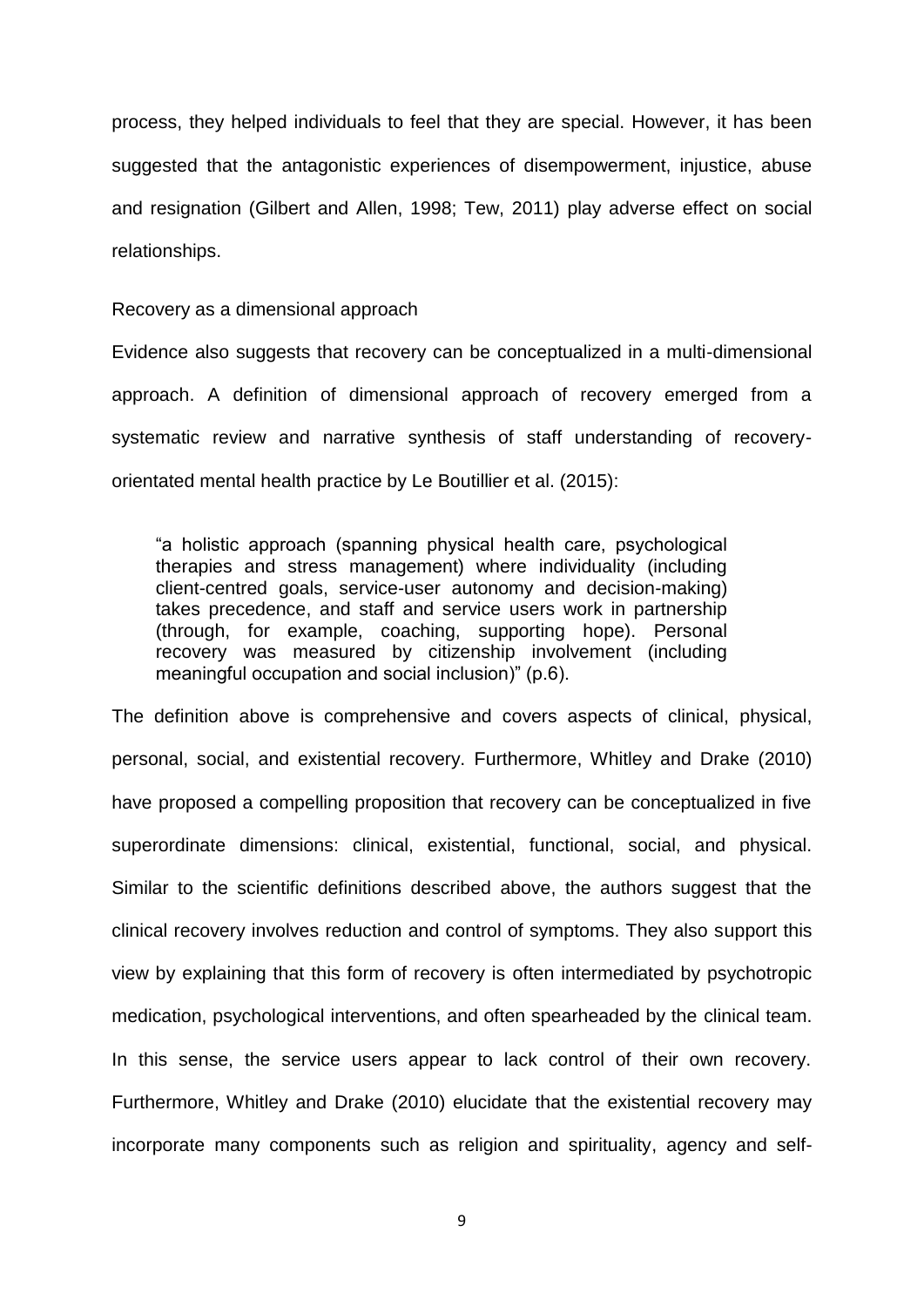efficacy, empowerment that often allow the individuals with mental health problems to feel that they are in control of their own lives. The authors note that mental health services that take account of these existential needs of its service users are more likely to be effective. Interestingly, this form of conceptualization appears to be consistent with some of the processes of personal recovery discussed above. Functional recovery, according to the authors includes factors such as employment, education, and housing. Or in other words, functional recovery is the ability of the person with mental illness to fruitfully participate in all aspects of everyday human experiences. In this sense, functional recovery appears to have similar characteristics to that of consumer-oriented definitions of recovery, as it appears to put more emphasis on psychosocial functioning of the person with mental illness. According to Whitley and Drake (2010), people with serious mental illness may also experience multiplicity of comorbid physical health problems. Therefore for these people, physical recovery is about continuous improvements in physical health and well-being. This form of recovery also appears to identify more with clinical recovery due to its emphasis on elimination or reduction of symptoms. Finally, Whitley and Drake (2010) explicate that social recovery involves establishing and maintaining meaningful relationships with family, friends, peers, clinicians and significant others, and also engaging in social activities, and being integrated into the community. In this case, this form of recovery appears to be consistent with the social process of recovery discussed above, as it has been shown that some aspects of recovery unfold within a social and interpersonal context.

As we have seen, the dimensional approach to conceptualization of recovery provides a persuasive integrative approach of defining the concept. It appears to bring together the scientific-oriented definitions, consumer-oriented definitions, and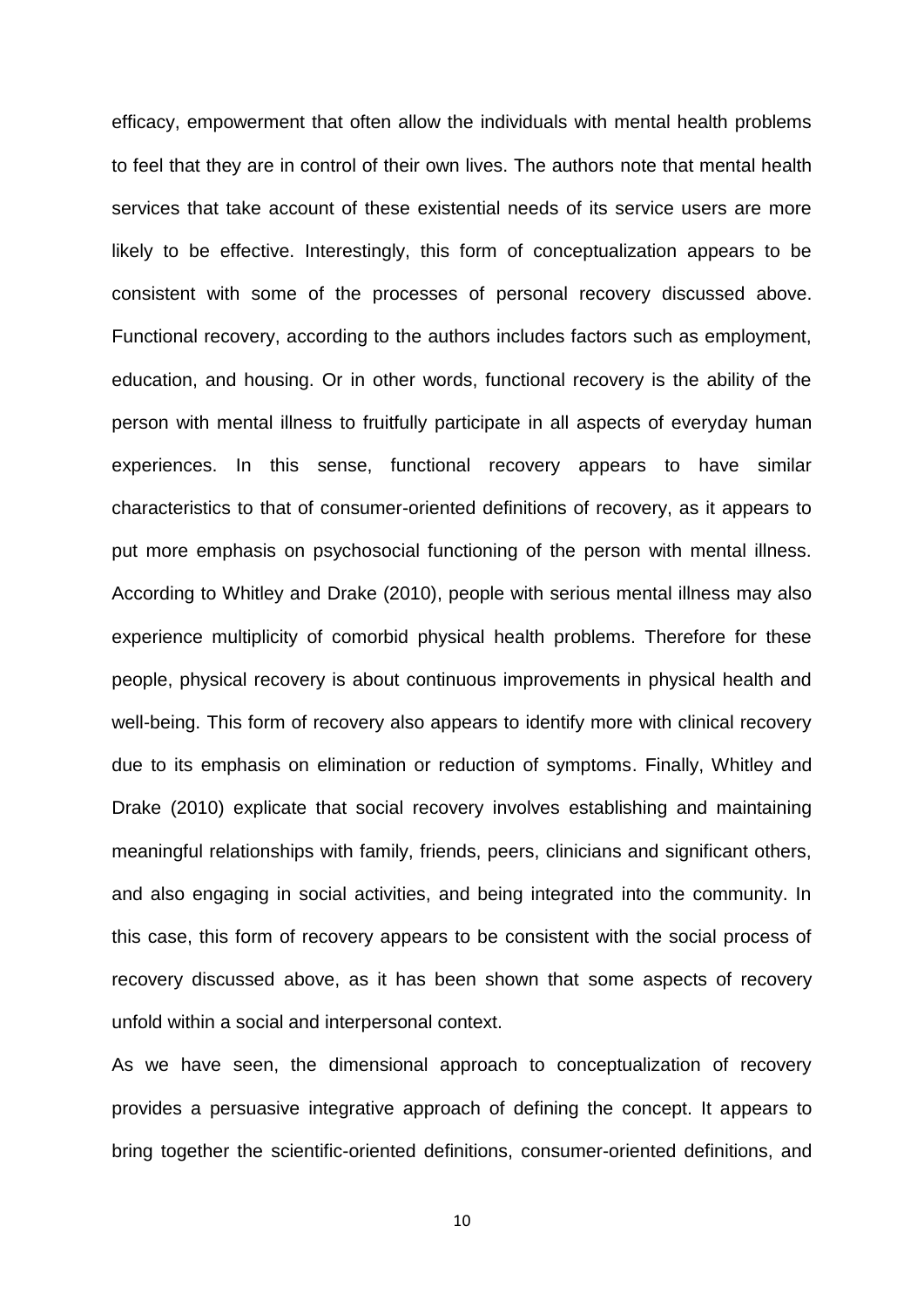the social processes of recovery under one umbrella. It appears that at the centre of the dimensional approach to conceptualizing recovery is consensus building; and in the final analysis the power ought to be given to the service users to decide which of these dimensions are applicable to them. .

### **Conclusion**

Insights from the literature demonstrate that recovery is profoundly a contested concept that cuts across disciplines. It is therefore hardly surprising that such an important concept lacks a clear and concise definition. Perhaps, an absolute definition of recovery will always remain elusive. However, a pragmatic approach is to view the concept as distribution across a continuum of clinical, social, and personal domains. But one of the limitations with the conceptualizations is that they are dominated by the Euro-American perspectives and justifiably raise questions about the multi-ethnic relevance of the concept (Adeponle et al., 2012). Perhaps, conceptualizing recovery from the perspectives of other cultures would serve as a framework for the exploration of the concept in minority cultures.

## Reference

- Adeponle, A., Whitley, R. and Kirmayer, L.J. (2012) 'Cultural contexts and constructions of recovery' in A. Rudnick (ed.) *Recovery of people with mental illnessphilosophical and related perspectives.* First edn. Oxford: Oxford University Press, pp. 109-132.
- Andresen, R., Oades, L. and Caputi, P. (2003) 'The experience of recovery from schizophrenia: Towards an empirically validated stage model', *Australian and New Zealand Journal of Psychiatry,* 37 (5), pp.586-594.
- Anthony, W.A. (1993) 'Recovery from mental illness: The guiding vision of the mental health service system in the 1990s', *Psychosocial Rehabilitation Journal,* 16 (4), pp.11-23.
- Bellack, A. (2006) 'Scientific and consumer models of recovery in schizophrenia: concordance, contrasts, and implications', *Schizophrenia Bulletin,* 32 pp.432- 442.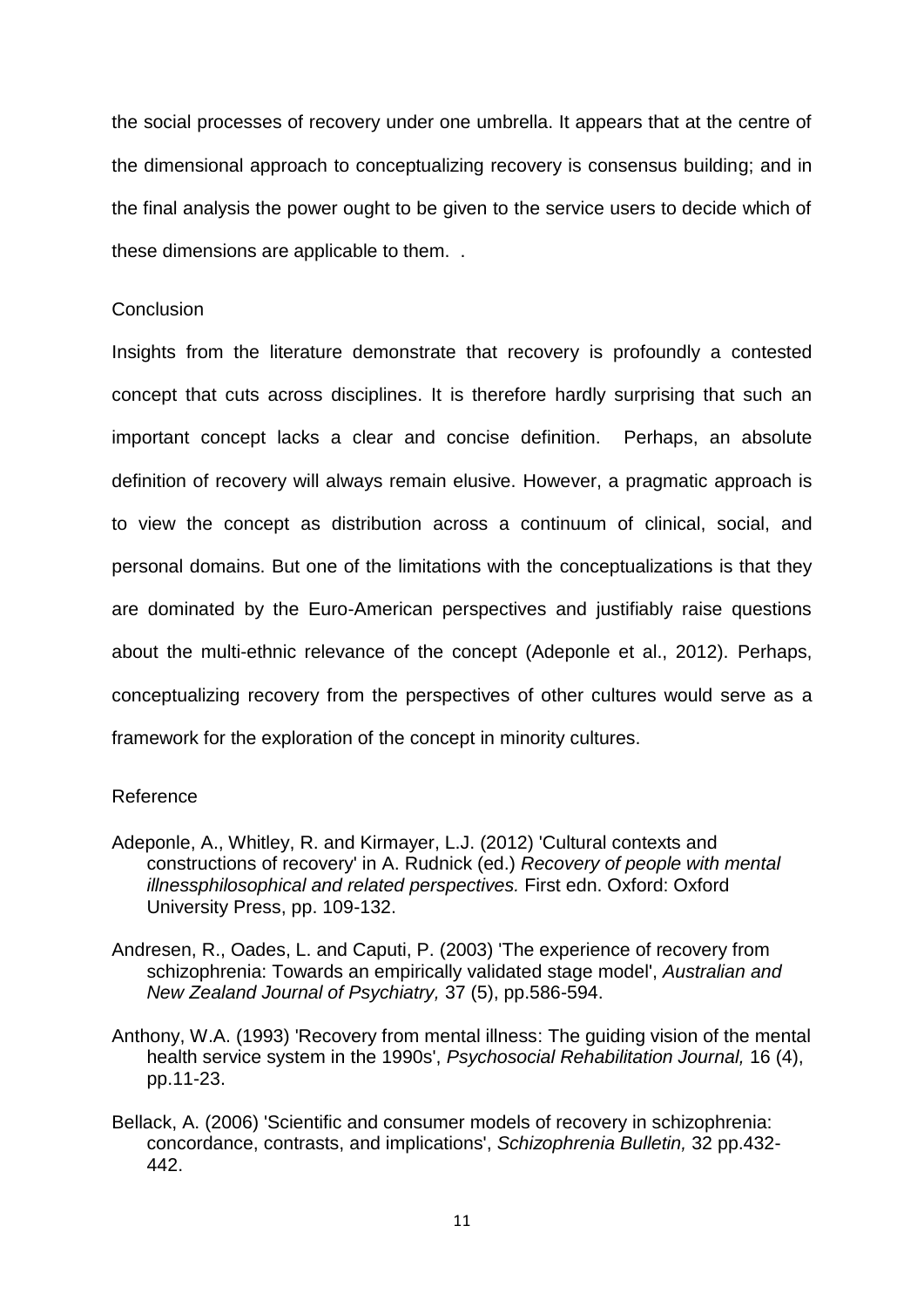- Chamberlin, J. (1997) 'Confessions of a non-compliant patient', *National Empowerment Center Newsletter,* Fall/Winter .
- Collier, E. (2010) '"Confusion of recovery: one solution"', *International Journal of Mental Health Nursing,* 19 (1), pp.16-21.
- Davidson, L., O'Connell, M., Tondora, J., Staeheli, M.R. and Evans, A.C. (2005) 'Recovery in serious mental illness: Paradigm shift or shibboleth?' in L. Davidson, C.M. Hardingand L. Spaniol (eds.) *Recovery from severe mental illnesses: Research evidence and implications for practice* Boston, MA: Center for Psychiatric Rehabilitation of Boston University., .
- Davidson, L. and Roe, D. (2007) 'Recovery from versus recovery in serious mental illness: one strategy for lessening confusion plaguing recovery. ', *Journal of Menta lHealth,* 16 pp.1-12.
- Deegan, P.E. (1988) 'Recovery: The lived experience of rehabilitation', *Psychosocial Rehabilitation Journal,* 11 pp.11-19.
- Gilbert, P. and Allen, S. (1998) 'The role of defeat and entrapment (arrested flight) in depression ', *Psychological Medicine,* 28 pp.585-598.
- Harrow M., Grossman L.S, , Jobe T.H. and Herbener, E.S. (2005) 'Do patients with schizophrenia ever show periods of recovery? A 15-year multi-follow-up-study', *Schizophr Bull,* 31 pp.723-734.
- Kelly, M. and Gamble, C. (2005) 'Exploring the concept of recovery in schizophrenia ', *Journal of Psychiatric and Mental Health Nursing,* 12 pp.245-251.
- Kirmayer, L.J. (2004) 'The cultural diversity of healing: meaning, metaphor and mechanism ', *British medical bulletin,* 69 pp.33-48.
- Le Boutillier, C., Chevalier, C., Lawrence, V., Leamy, M. and et al. (2015) 'Staff understanding of recovery-orientated mental health practice: a systematic review and narrative synthesis', *Implementation Science 2015, 10:87,* 10 (87), pp.1-14.
- Leamy, M., Bird, V., Le Boutillier, C., Williams, J. and Slade, M. (2011) 'Conceptual framework for personal recovery in mental health: systematic review and narrative synthesis ', *The British journal of psychiatry: the journal of mental science,* 199 (6), pp.445-452.
- Leete, E. (1989) 'How I percieve and manage my illness', *Schizophrenia Bulletin,* 15 pp.197-200.
- Liberman, P.L., Kopelowwicz, A., Ventura, J. and Gutkind, D. (2002) 'Operational criteria and factors related to recovery from schizophrenia', *International Review of Psychiatry,* 14 pp.256-272.
- Liberman, R.P. and Kopelowicz, A. (2005) 'Recovery From Schizophrenia: A Concept in Search of Research ', *Psychiatric Services,* 56 (6), pp.735-742.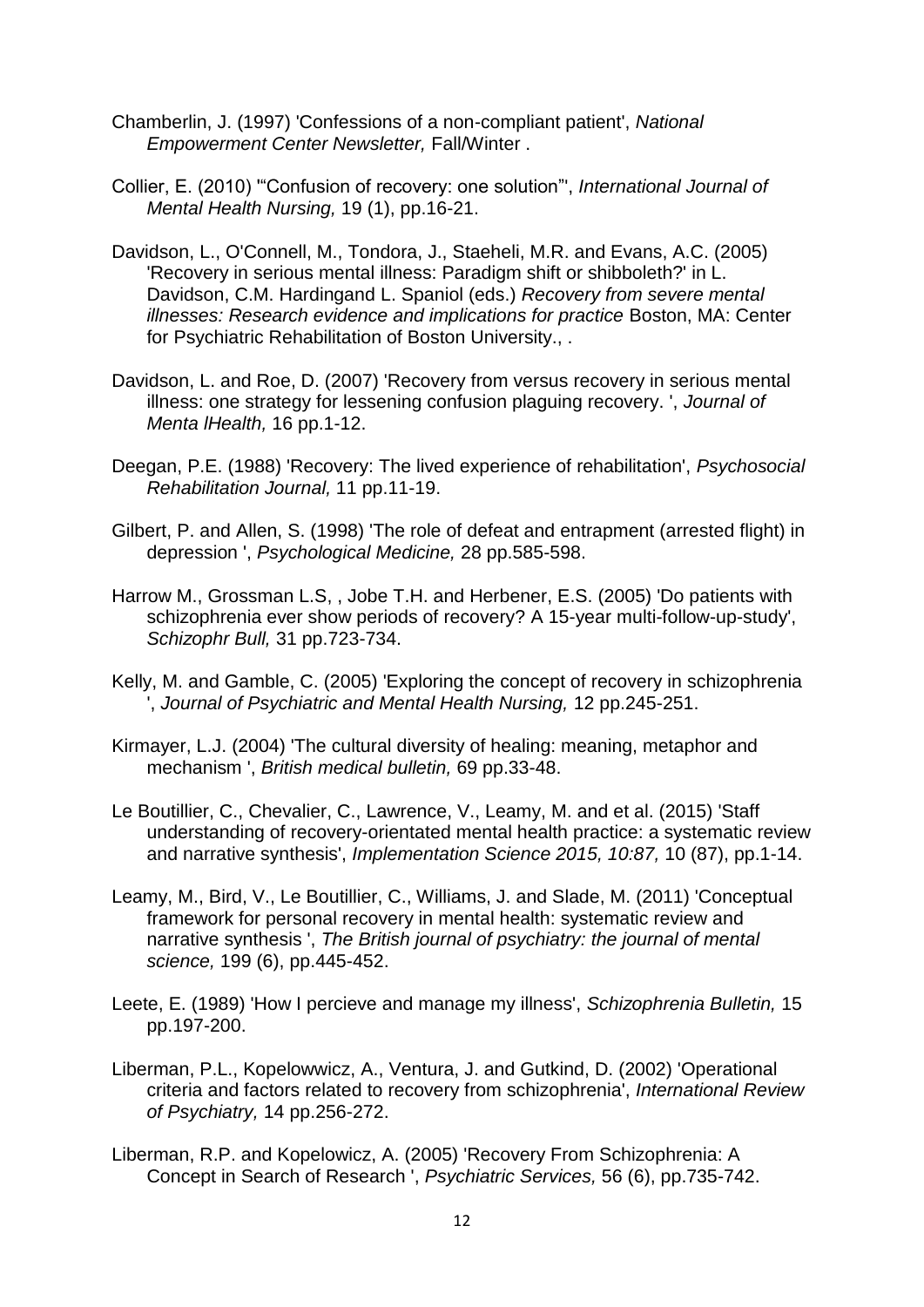- Lovejoy, M. (1984) 'Recovery from schizophrenia: a personal odyssey', *Hospital and Community Psychiatry,* 35 pp.809-812.
- Mccauley, C.O., Mckenna, H.P., Keeney, S. and Mclaughlin, D.F. (2015) 'Concept analysis of recovery in mental illness in young adulthood', *Journal of Psychiatric and Mental Health Nursing,* 22 pp.579-589.
- Mezzina, R., Davidson, L., Borg, M., Marin, I., Topor, A. and Sells, D. (2006) 'The social nature of recovery', *American Journal of Psychiatric Rehabilitation,* 9 pp.63-80.
- Myra Piat, M. and Lal, S. (2012) 'Service Providers'Experiences and Perspectives on Recovery-Oriented Mental Health System Reform ', *Psychiatr Rehabil J.,* 35 (4), pp.289-296.
- Onken, S.J., Craig, C.M., Ridgway, P., Ralph, R.O. and Cook, J.A. (2007) 'An analysis of the definitions and elements of recovery: A review of the literature', *Psychiatric Rehabilitation Journal,* 31 pp.9-22.
- Piat, M., Sabetti, J. and Bloom, D. (2009) 'The importance of medication in consumer definitions of recovery from serious mental illness: A qualitative study', *Issues in Mental Health Nursing,* 30 pp.482-490.
- Roberts, G. and Wolfson, P. (2004) 'The rediscovery of recovery: Open to all', *Advances in Psychiatric Treatment,* 10 pp.37-49.
- Roe, D., Rudnick, A. and Gill, K.J. (2007) 'The concept of 'being in recovery: Commentary', *Psychiatric Rehabilitation Journal,* 30 pp.171-173.
- Slade, M. (2009) *Personal recovery and mental illness: a guide for mental health professionals.* Cambridge University Press.
- Slade, M., Amering, M. and Oades, L. (2008) 'Recovery: an international perspective', *Epidemiologia e Psichiatria Sociale,* 17 pp.128-137.
- Spaniol, L., Wewiorski, N., Gagne, C. and Anthony, W. (2002) 'The process of recovery from schizophrenia ', *International Review of Psychiatry,* 14 (4), pp.327-326.
- Tew, J. (2011) *Social Approaches to Mental Distress* Basingstoke: Palgrave Macmillan.
- Topor, A., Borg, A., .di Girolamo, S. and Davidson, L. (2011) 'Not just an individual journey: social aspects of recovery', *International Journal of Social Psychiatry,*  57 (1), pp.90-9.
- Torgalsbøen, A.K. and Rund, B.R. (2002) 'Lessons learned from three studies of recovery from schizophrenia', *Int Rev Psychiatry,* 14 pp.312-317.